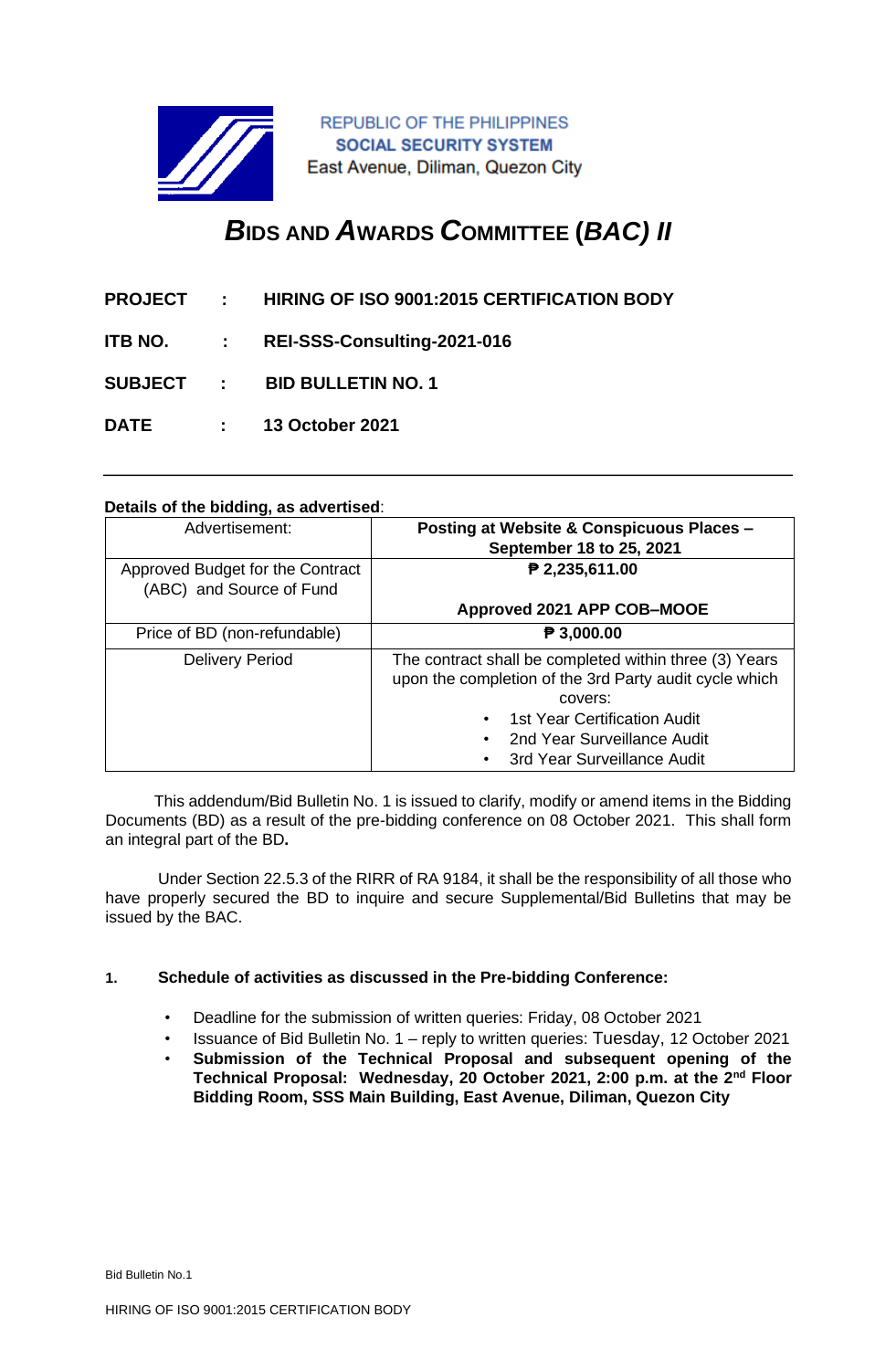#### **Revised Schedule:**

- Issuance of Bid Bulletin No. 1 reply to written queries: Wednesday, 13 October 2021
- **Submission of the Technical Proposal and subsequent opening of the Technical Proposal: Wednesday, 20 October 2021, 2:00 p.m. at the 2nd Floor Bidding Room, SSS Main Building, East Avenue, Diliman, Quezon City**

**Only one company representative is allowed to attend the manual opening of bids. Other company representative may witness the opening of bids through Microsoft Teams. Kindly coordinate with the BAC Secretariat for the details.**

#### **2. Amendments/Clarifications – Annex "A"**

#### **3. Documentary Requirements**

#### **a. 1 st Envelope**

- a.1 Bid Security (2% of the ABC for Cash or Manager's/Cashier's Check payable to SSS or Bank Draft of the ABC, 5% of the ABC for Surety Bond **or** Bid Securing Declaration – form supplied)
- a.2 TPF 1 Technical Proposal Submission Form
- a.3 TPF 2 Consultant's Reference : Relevant Services Carried out in the last five (5) years that best illustrate qualifications.
- a.4 TPF 3 Comments and Suggestions of Consultant on the Term of Reference and on data, services, facilities to be provided by the Social Security System
- a.5 TPF 4 Description of the Methodology and Work Plan for Performing the Project
- a.6 TPF 5 Team Composition and Task Projects including organizational chart indicating relationship amongst the Consultant
- a.7 TPF 6 Curriculum Vitae of the Team Composition
- a.8 TPF 7 Time Schedule for Professional Personnel
- a.9 TPF 8 Activity (Work) Schedule
- a.10 Omnibus Sworn Statement (form supplied in the Bidding Documents)

# **b. Checklist of the 2nd envelope:**

- b.1 FPF 1 Financial Proposal Submission Form
- b.2 FPF 2 Summary of Costs
- b.3 FPF 3 Breakdown of Price Per Activity
- b.4 FPF 4 Breakdown of Remuneration per Activity
- b.5 FPF 5 Reimbursable Per Activity
- b.6 FPF 6 Miscellaneous Expenses

### **c. Additional Requirements to be submitted by the bidder with the Lowest Calculated Bid**

c.1 2020 Income Tax Return filed through Electronic Filing and Payment System (EFPS) corresponding to the submitted Audited Financial Statement;

Bid Bulletin No.1